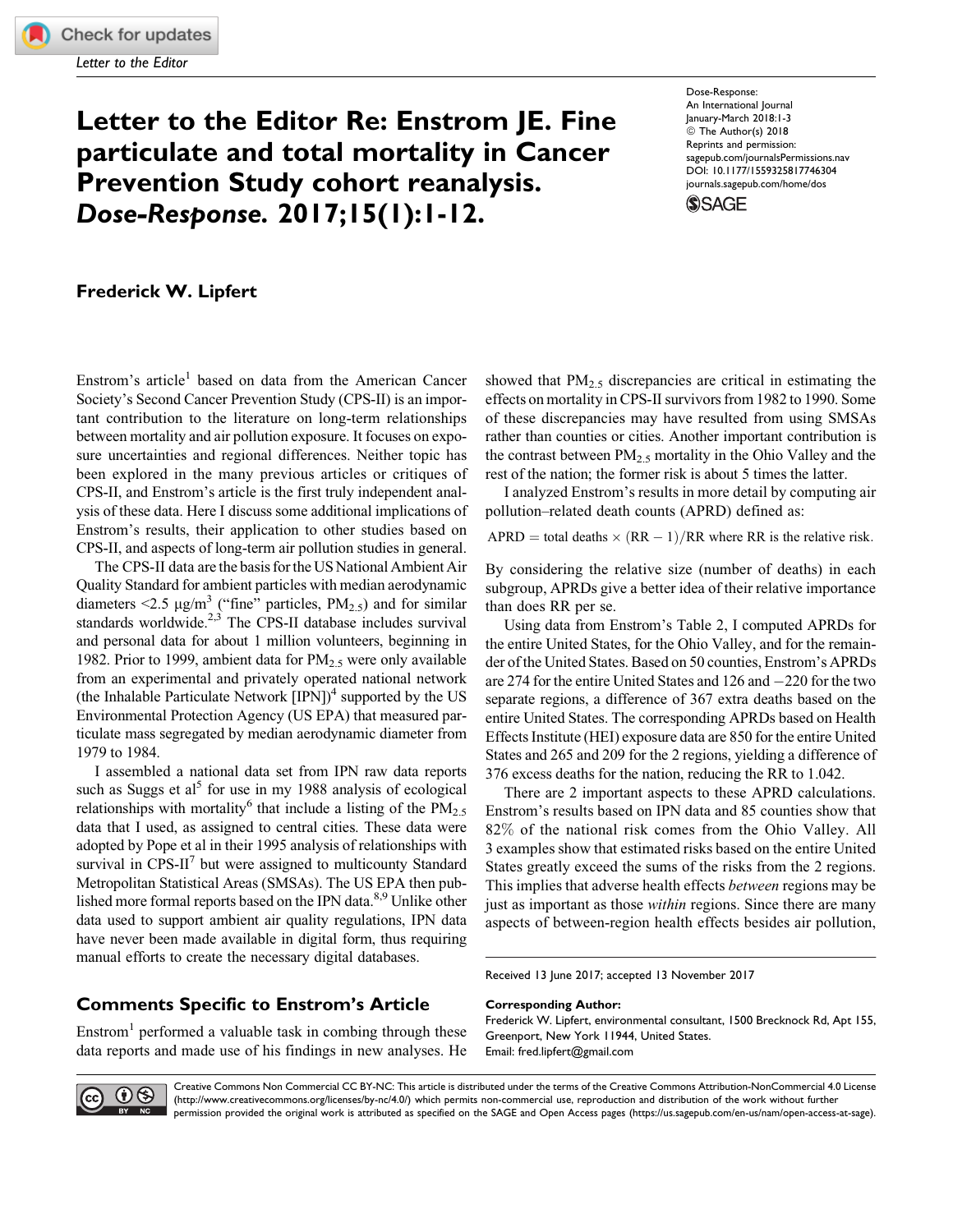spatial confounding is implied. Total and summed APRDs match much better in other studies.

## Comments on Other Published Studies Based on CPS-II

Following their 1995 article,<sup>7</sup> Pope et al obtained digitized  $PM_{2.5}$ data from EPA for 1999 to 2001 and reported estimated risks consistently higher than those based on the earlier IPN  $PM_{2.5}$ data.<sup>10</sup> Averages of the 2 data sets were used in 2004,<sup>11</sup> and comparisons between the data sets were made in 2009.<sup>12</sup> The HEI sponsored major critiques of CPS-II studies<sup>13</sup> in 2000 and again in 2009.<sup>14</sup> To my knowledge, all of these analyses were based on SMSA exposures and included the earlier IPN data (which were often cited incorrectly). For this reason, the exposure discrepancies reported by Enstrom should be taken seriously.

More recently, exposures were based on land-use regression modeling for the 1999 to 2008 period.<sup>15</sup> Since it would have been very difficult to estimate exposures back to cohort recruitment using this protocol, appropriate long-term trend analysis was not feasible.

The  $2000$  HEI Reanalysis<sup>13</sup> included regional analyses for particulate sulfate ion  $(SO_4)$  and sulfur dioxide  $(SO_2)$ , but there were too few monitoring stations to include  $PM_{2.5}$ . The APRDs checked well for  $SO_4$  but the national estimate for  $SO_2$  was considerably higher than the sum over regions. The required death counts were not reported in any of these CPS-II publications; my calculations are thus based on estimates. Another important finding in the reanalysis<sup>13</sup> is that  $SO_2$  risks dominate in 2-pollutant models with either  $SO_4$  or  $PM_{2.5}$ . Sulfur dioxide was also important in the 2009 reanalysis $14$  and in my own work.<sup>6</sup> Given that the substantial spatial uncertainties in  $SO<sub>2</sub>$ exposure across an SMSA are expected to have biased the risk estimated toward the null, these findings suggest uncontrolled spatial confounding, perhaps due to using SMSAs.

## General Comments on Estimating Long-Term Health Effects

Long-term exposures of individual members of the public at large are essentially unknowable. For example, assuming an annual over-65 mortality rate of 5% and a relative risk of 1.1, only 0.5% of the population may be at risk each year; citywide averages are thus problematic. As surrogates for personal exposures, indoor air samples are drawn from the general public and show substantial spatial variability<sup>16</sup> as seen in Figure 1, which shows no correlation between citywide averages of indoor and outdoor PM<sub>2.5</sub>. It is thus not possible to estimate either individual or small-group personal exposures for the long-term, a serious limitation for long-term studies.16 However, short-term exposures are experienced indoors and out, with about  $50\%$  attenuation as shown in the figure.<sup>16</sup> The contributions of indoor sources may explain the absence of dose– response thresholds based on long-term outdoor exposures.

Temporal exposure trends are important when estimating long-term health effects. An adverse effect is defined as change resulting from intervention; spatial distributions do not qualify by



**Figure 1.** Relationships between indoor and outdoor  $PM_{2,5}$  for selected US cities. Data points represent individual city means.<sup>17,18</sup>

this definition even though regulatory assessments have deemed such spatial distributions to be "causal."<sup>19</sup> A person's health might suffer soon after moving to a polluted neighborhood or city, but only long-term exposures can relate to future disease incidence.

How then do we explain the many reports of statistically significant spatial relationships in many different circumstances? The explanation may lie with considerations of timing. Dockery et  $al^{20}$  suggested that pollution-related effects among the Harvard six cities could include acute (daily) responses, for which evidence from the1952 London fog episode<sup>21</sup> is ineluctable. Lepeule et al<sup>22</sup> analyzed sequential mortality during a 35-year follow-up of the Harvard six cities and found 1 year to be the optimum exposure window, indicating acute rather than chronic effects and exacerbation of preexisting conditions rather than incidence of new disease.

By contrast with the London episode, $^{21}$  individual victims of cross-sectional long-term exposure cannot be identified and their cause of death confirmed by autopsy. Mortality associations with long-term exposures are based solely on statistical models involving many potential confounding variables. Data for many of them are available only as group averages as are pollution exposure data, both indoors and out.

The roles of exposure time histories are uncertain. Most longterm studies consider exposures duringthe period of follow-up with no information on disease latency or induction period. For extended periods of follow-up, historic ambient air quality trends and parallel trends in the efficacy of medical care are important.<sup>23</sup> However, studies that have considered long-term  $\text{lags}^{22,23}$  concluded that responses tend to occur with a few years of exposure, thus blurring the distinctions between traditional long- and short-term studies.

Given these limitations, how should statistically significant long-term associations be interpreted? All long-term effects ipso facto include short-term (daily, weekly) effects; thus, any true long-term effect is the difference between the 2 types of risk estimates. In addition, such cross-sectional studies indicate mortality variations by place but not necessarily by air